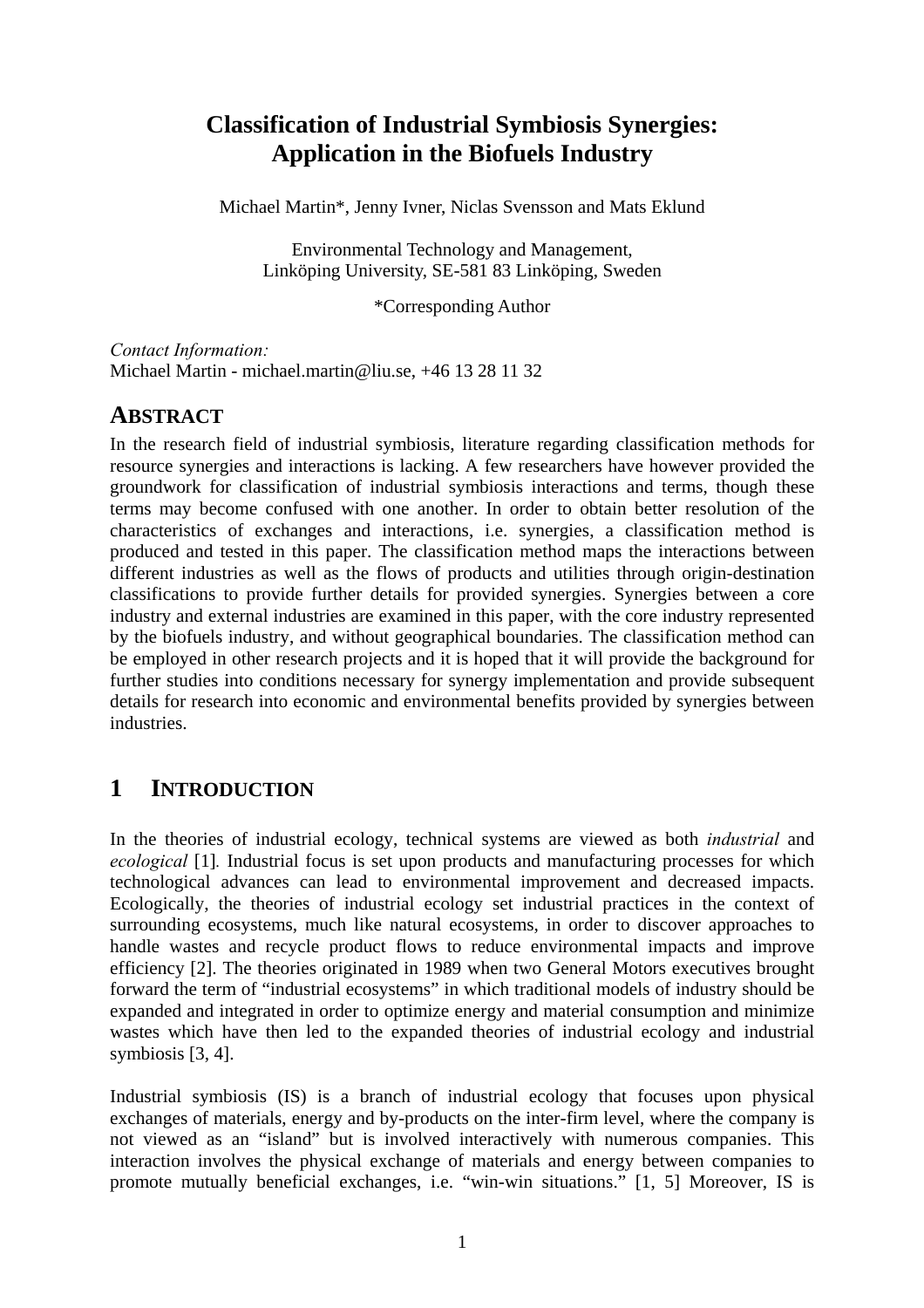aimed at engaging traditionally separate industries through a collective approach in order to create competitive advantages for each and every cooperating industry through resource exchanges, synergistic possibilities and other cooperative approaches related to their geographic proximity [6].

Much of the current literature available for IS describes industrial activities and reasons for their implementation, success and existence [5, 7]. Though this provides an overview of the IS activities worldwide, it does not necessarily uncover the details into the types and characteristics of the exchanges [5]. Research into the characteristics and details of exchanges, i.e. synergies, can thus lead to a greater understanding of the development process and provide further information of the reasons for and conditions required for industrial activities.

In this paper, a method for the classification of synergies between industries is developed and tested to provide more details of the characteristics of the synergies between industries. The focus of this paper is upon synergies between a *core industry*<sup>1</sup> and *external industries*<sup>2</sup>. The core industry of this paper is the biofuels<sup>3</sup> industry, i.e. biogas, bioethanol and biodiesel industries, to make use of by-products, energy and other exchanges to increase the environmental and economical performance of biofuel production industries. Examples are therefore provided for the biofuel industry, though the classification method also has viability in other core industries.

# **2 BACKGROUND: INITIATIVES TO DESCRIBE SYNERGIES AND INDUSTRIAL SYMBIOSIS**

In the theories of industrial symbiosis, the term *synergy*<sup>4</sup> is used to describe the sharing of materials and energy for added value between industrial activities. The actual classification and identification however has been difficult to realize as many of the terms shared between industrial symbiosis and industrial ecosystems about resource sharing, synergies and exchanges are often confused and have varied meanings between disciplines [8]. Moreover, various terms such as regional resource synergies, eco-industrial parks circular economies and eco-industrial developments are commonly used to describe similar industrial symbiosis theories [5, 9].

Several authors have attempted to introduce structured classifications for industrial symbiosis literature. These categorization methods describe the networks, types of exchanges and geographical contexts for the exchanges and provide a means for structured research presentation in their own respective areas. Further details into synergies however have not been extensively provided from previous research papers though research such as Lowe, Chertow and van Berkel have provided a structured method to classify industrial symbiosis activities and exchanges between industries [3, 6, 8]. These classifications are described in

1

<sup>&</sup>lt;sup>1</sup> The core industry is regarded as the reference industry for the research.

<sup>&</sup>lt;sup>2</sup> All other industries outside of the core/reference industry.

<sup>&</sup>lt;sup>3</sup> For the remainder of this paper, the term *biofuels* refers to biodiesel, bioethanol and biogas and does not include wood or other biomass.

<sup>&</sup>lt;sup>4</sup> Synergy is defined in this report as the relationship and cooperation between industrial activities by the shared consumption, disposal and reuse of products and utilities.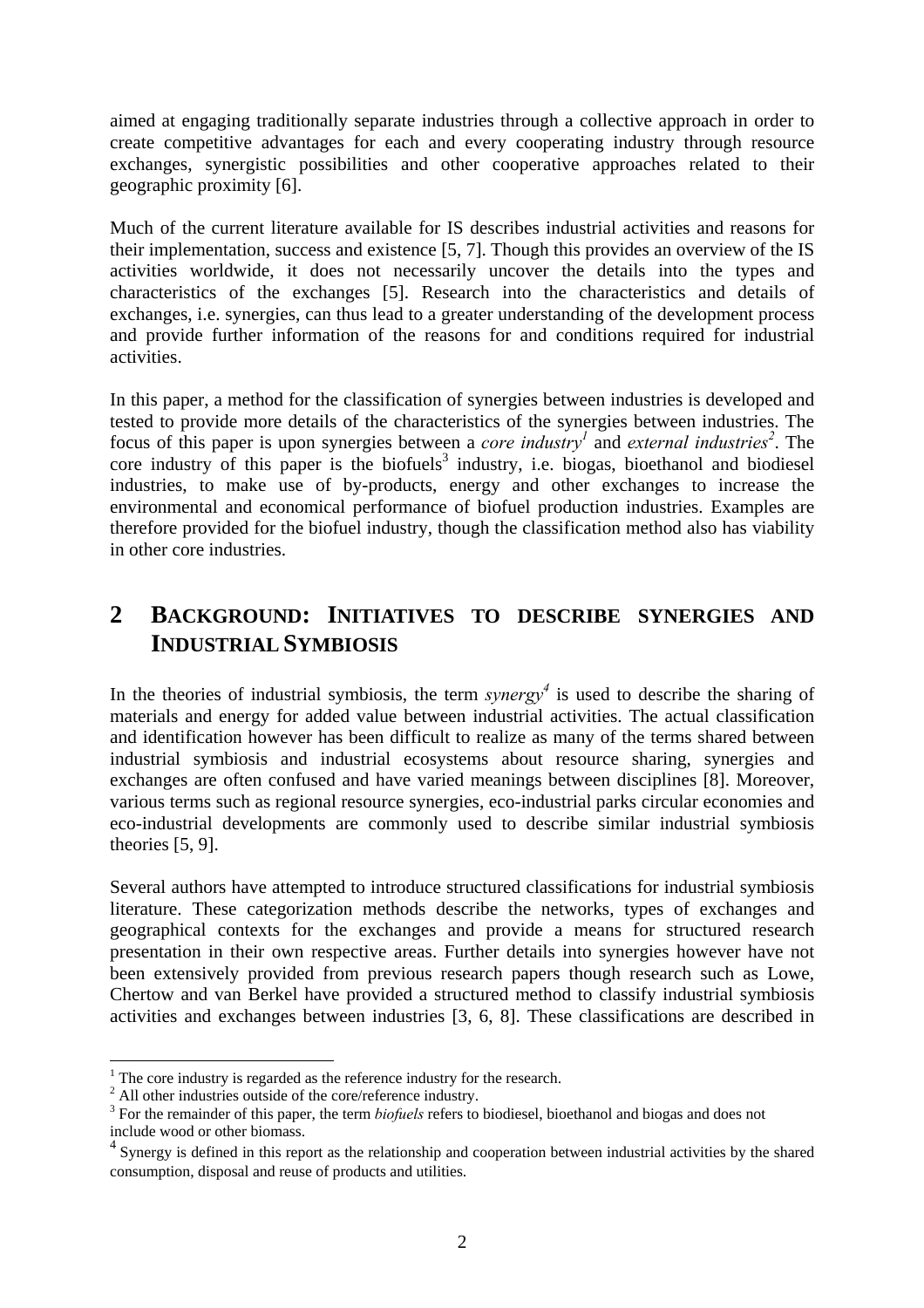subsequent text, as well as in Table 1, to show the hierarchical structure they provide for industrial symbiosis and synergies classification relating to this paper.

|                                                                                                                                                                                                                                                                                                                                                                                                                                                                                                                                                                                                                                                                                                                                            | <b>Researcher</b> (s) | <b>Industrial Symbiosis</b><br><b>Classification Description</b> | Limitations/<br><b>Comments</b>                                                                    |  |
|--------------------------------------------------------------------------------------------------------------------------------------------------------------------------------------------------------------------------------------------------------------------------------------------------------------------------------------------------------------------------------------------------------------------------------------------------------------------------------------------------------------------------------------------------------------------------------------------------------------------------------------------------------------------------------------------------------------------------------------------|-----------------------|------------------------------------------------------------------|----------------------------------------------------------------------------------------------------|--|
|                                                                                                                                                                                                                                                                                                                                                                                                                                                                                                                                                                                                                                                                                                                                            | Lowe $[3]$            | Types of eco industrial parks<br>and their motivation            | Reasons and Initiatives for<br><b>Industrial Symbiosis</b>                                         |  |
| Detail of synergies and exchanges                                                                                                                                                                                                                                                                                                                                                                                                                                                                                                                                                                                                                                                                                                          | Chertow $[6, 10]$     | Geographical distribution of<br>exchanges                        | Descriptions of types of exchanges<br>between companies regionally and<br>"virtually"              |  |
|                                                                                                                                                                                                                                                                                                                                                                                                                                                                                                                                                                                                                                                                                                                                            | Van Berkel [8]        | Nature of synergy exchanges                                      | Distinctions produced for<br>interactions and sharing of by-<br>products, utilities and management |  |
| In relation to the overall development of industrial symbiosis, Lowe [3, 11] clarifies different<br>types of exchanges by creating three categories of eco-industrial projects in order to describe<br>the reasons for industrial symbiosis within defined geographical areas. These include eco<br>industrial parks or estates, by-product exchanges and eco-industrial networks which exist due<br>different initiatives. The initiatives include creation of eco-industrial parks in order to develop<br>companies with high environmental, social and economic benefits, utilization of by-products<br>and for regional sustainability.                                                                                                |                       |                                                                  |                                                                                                    |  |
| Chertow [6, 10] departs deeper into the descriptions of these projects and provides more detail<br>into the exchanges. Chertow classifies five different types of exchanges due to their<br>interaction within industries regionally and within a broader region. The exchanges are<br>organized based upon their interactions within firms, among co-located firms, localized firms<br>and firms within the "virtual" broader region though further detail is not covered.                                                                                                                                                                                                                                                                |                       |                                                                  |                                                                                                    |  |
| Adding to the concepts provided by the previous researchers and going yet deeper into the<br>details of the exchanges, van Berkel [8] thereafter argues that distinctions should be made<br>about the sharing of utilities, by-product exchanges as well as planning and management. $By-$<br>product synergies, utility synergies and supply synergies are used in this work to provide<br>detail into the type and of synergy and handling of material and energy.                                                                                                                                                                                                                                                                       |                       |                                                                  |                                                                                                    |  |
| From the available literature on synergies and industrial symbiosis, it is apparent that further<br>detail into synergies are lacking. Understanding the complexities and reasons for synergies in<br>natural and industrial systems can provide factors for success and in this context, synergies<br>are important in industrial symbiosis research. Synergies and theories revolving around the<br>term, as defined by Corning [12], are important and provide the functional basis for the<br>evolution of complex systems in nature, society and industry. The remainder of this report<br>will thus provide details into a classification method for further details on synergies for<br>industrial symbiosis projects and research. |                       |                                                                  |                                                                                                    |  |

**Table 1: Innitatives to Classify Industrial Symbiosis Exchanges and Interactions** [3, 6, 8, 10]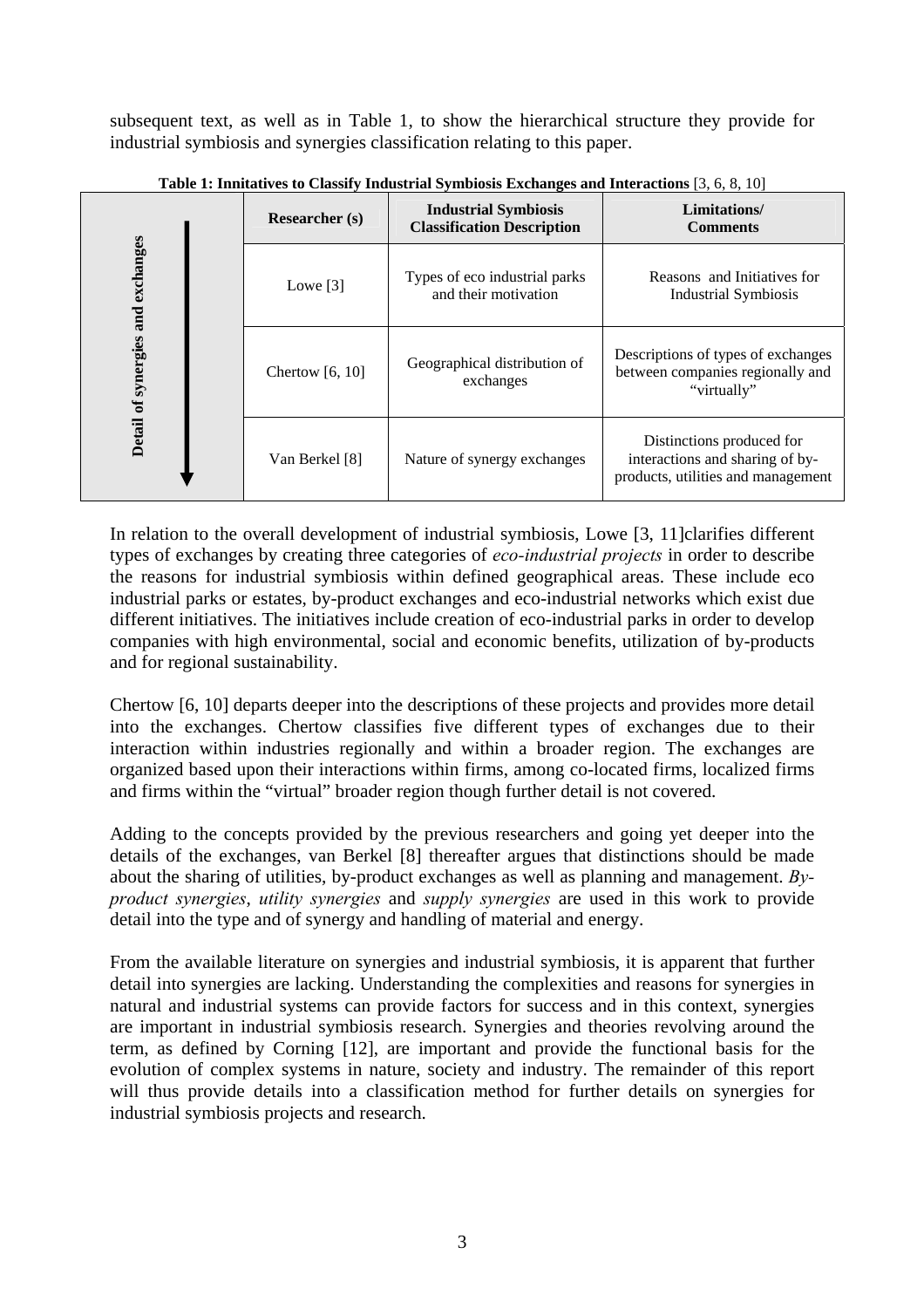# **3 SCIENTIFIC APPROACH**



**Figure 1: Developing the Classification Model from Biofuel Synergies Workshop** 

In order to identify details into synergies between industries and provide relevant information for further detail in industrial symbiosis studies, a workshop with regional biofuel industries and academic participants was conducted in the Östergötland county of Sweden. Synergies within as well as outside the biofuel industry were reviewed and documented by participants with roughly 70 synergies being produced from the session. These synergies incorporated material, services and energy exchanges between a broad range of biofuel and external industries [13].

Once these synergies were documented and a listing was produced, it was required to classify the synergies based on the actors involved in order to organize them for further understanding of the details involved. Synergies were thus classified as those between biofuel industries and external industries, and combinations thereof. Upon organization as such, further detail was drawn from these synergies by mapping their interactions in regards to their interaction and flows of materials and utilities by documenting the origin and destination of these flows.

While producing an organizational method for the listing of synergies, a classification tool was produced to document the synergy details previously mentioned. The production of this model was done iteratively in order to represent all details of interactions and synergies between the industries [13].

## **4 THE CLASSIFICATION MODEL**

As mentioned previously, much of the classification currently provided by researchers for industrial symbiosis and resource synergies intends to classify exchanges in order to better define concepts in the broad field industrial symbiosis. This has thus led to more knowledge for industrial symbiosis activities, but has not produced a means by which to clarify characteristics and details of the synergies and exchanges between the companies. Hereafter, an approach to classify synergies further is expanded upon by the development and testing of a classification tool [13]. The tool will detail the industrial collaboration, energy and material flow classifications to provide further clarification and visualization.

### *4.1 Classification of Industry Collaboration*

First and foremost, synergies can be organized with respect to their interaction within and outside of the studied production industries, i.e. biofuel industries. These collaborations can be conducted within the core business of the company, i.e. producing biofuels, or evolve between other processing within the biofuel actors businesses or other industries outside the biofuel industry. Upon classification, the respective synergies will subsequently have their courses routed, i.e. concerning where the synergies originate and are destined to conclude. Further details are provided in the following sections.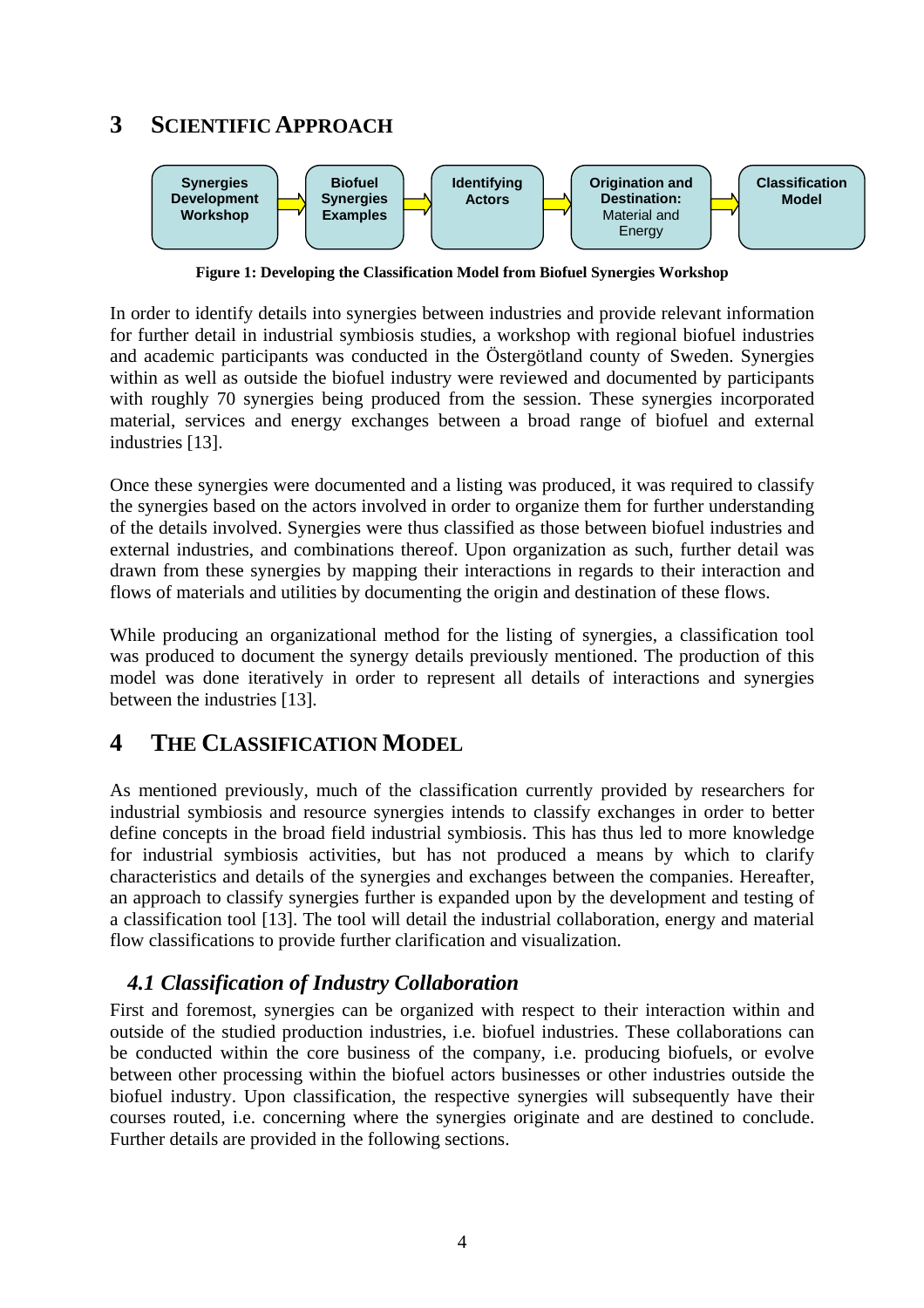The interactions between industries produced include;

- Biofuel  $\rightarrow$  Biofuel Synergies
- Biofuel  $\rightarrow$  External Synergies
- External  $\rightarrow$  Biofuel Synergies.

### **Biofuel to Biofuel Production Synergies**

Flows of goods, materials and services between biofuel industries are classified as Biofuel to Biofuel Production Synergies *(Biofuel↔Biofuel Synergy).* Specifically, this classification defines synergies which deal directly with the use of services, utilities, by-products and products from one biofuel system being used in a subsequent biofuel system. In the case of the production synergies, by-products, products and services produced here are concentrated on those resources which are a directly involved in the core business of the biofuel production processes and to goods, materials and services between biofuel actors.

Examples of biofuel production synergies can include;

- Ethanol used in biodiesel transesterification reaction
- Biomass/Stillage from ethanol production used for biogas production.

### **Biofuel to External Synergies**

Many goods, materials and services produced at biofuel industries are desirable in external industries. This is especially true where an organic material is processed and an organic material is produced as a by-product. External industries can use these materials, energy, etc. for their own inputs and thus avoid common sources from other industries, which could prove economically and environmentally more benign. These products and flows can thus be classified under the term (*Biofuel*→ *External Synergies*.*)* 

Examples of such synergies can include;

- Stillage used for animal feed
- Biogas digestate used as bio-fertilizer.

### **External to Biofuel Synergies**

*External to Biofuel Synergies* entail goods, materials and services from external industries which are applied as inputs to biofuel industries. Many materials from external industries are important inputs to biofuel production, and currently these industries must pay for the disposal of wastes. By making use of by-products and wastes and giving them a value, again environmental and economical efficiency become important drivers. Moreover, recently with the price of many biofuel raw materials increasing, external and alternative sources for inputs are becoming more common, especially in regards to biodiesel. In the case of biodiesel, as seed oils are increasing in price, large quantities of waste vegetable oils from industry are becoming a common feedstock.

Examples to this are as follows;

- Waste vegetable oil (WVO) from snack food industries used for biodiesel production
- Animal wastes used for anaerobic digestion (biogas production).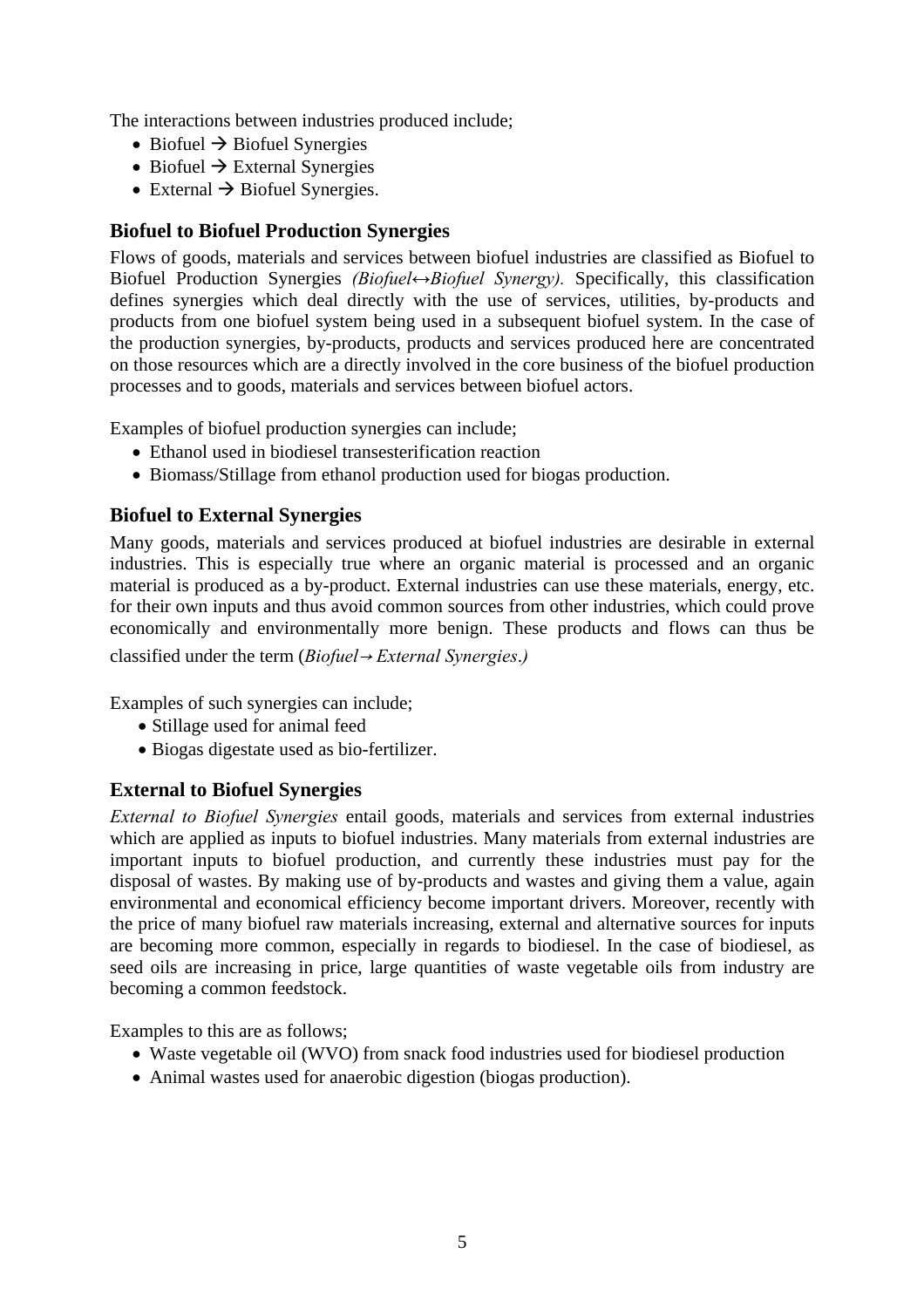### *4.2 Energy, Services and Material Flows*

Goods, energy and materials flow between biofuel producers and external industries. All of these material and energy flows include an origin and a destination from one industry to another and are used either in the production processes or as an input or service optimize the process.

### **Process/Product**

Work produced by van Berkel [8], as previously described, have taken synergies developed from the direct employment of by-products and labeled these as "by-product synergies." Interestingly, labeling as such can be argued as by-products can be classified as a by-product synergy, yet also be primary energy carriers and thus classified by other means. This case is true when referring to the use of one biofuel in a later biofuel process, as biofuels are energy carriers. Whichever the case, such reasoning will not be applied in this report. Biofuels produced at biofuel industries, in this context, are directly related to the core business of producing them will be referred to as biofuel *products.* 

*"Process/Product"* in this paper will be applied to the origin or destination of a resource flow which is an input or output to a biofuel process, i.e. to the *core* biofuel *production steps* needed in the conversion of materials to biofuels and not to better the process.

Examples of the *process/product* classification are as follows;

- Raw oil for biodiesel production
- Cereal Grains for ethanol production
- CO2 produced during fermentation.

#### **Utilities**

If by-products and synergies with these by-products do not involve the core concern of biofuel production at a particular biofuel actor, they shall be classified as a "utility." The definition of utilities in this paper departs a step beyond that of van Berkel (2006) in describing the utility simply as the shared use of utility infrastructures, i.e. power, steam, air, etc. Hereafter utilities in this report shall be classified as those additional materials, goods and utilities which are not the primary concern of biofuel processing will also be included, i.e. those measures taken to make processes "optimal" in processing which may differ from other processes.

For example, the process of ethanol processing is conducted by direct fermentation of sugars and starch. Yeast ferments the sugars and creates alcohol and carbon dioxide. In large scale ethanol production the addition of some substrates, such as sulfur dioxide, to control pH levels in the process are done in order to optimize the reaction and fermentation process. However, other processes do not use this step, and in this case the added substrates will be classified as a utilities.

Examples of the *utility* classification are as follows;

- Methane produced during waste water treatment at ethanol plants
- Cleaning water from biodiesel process.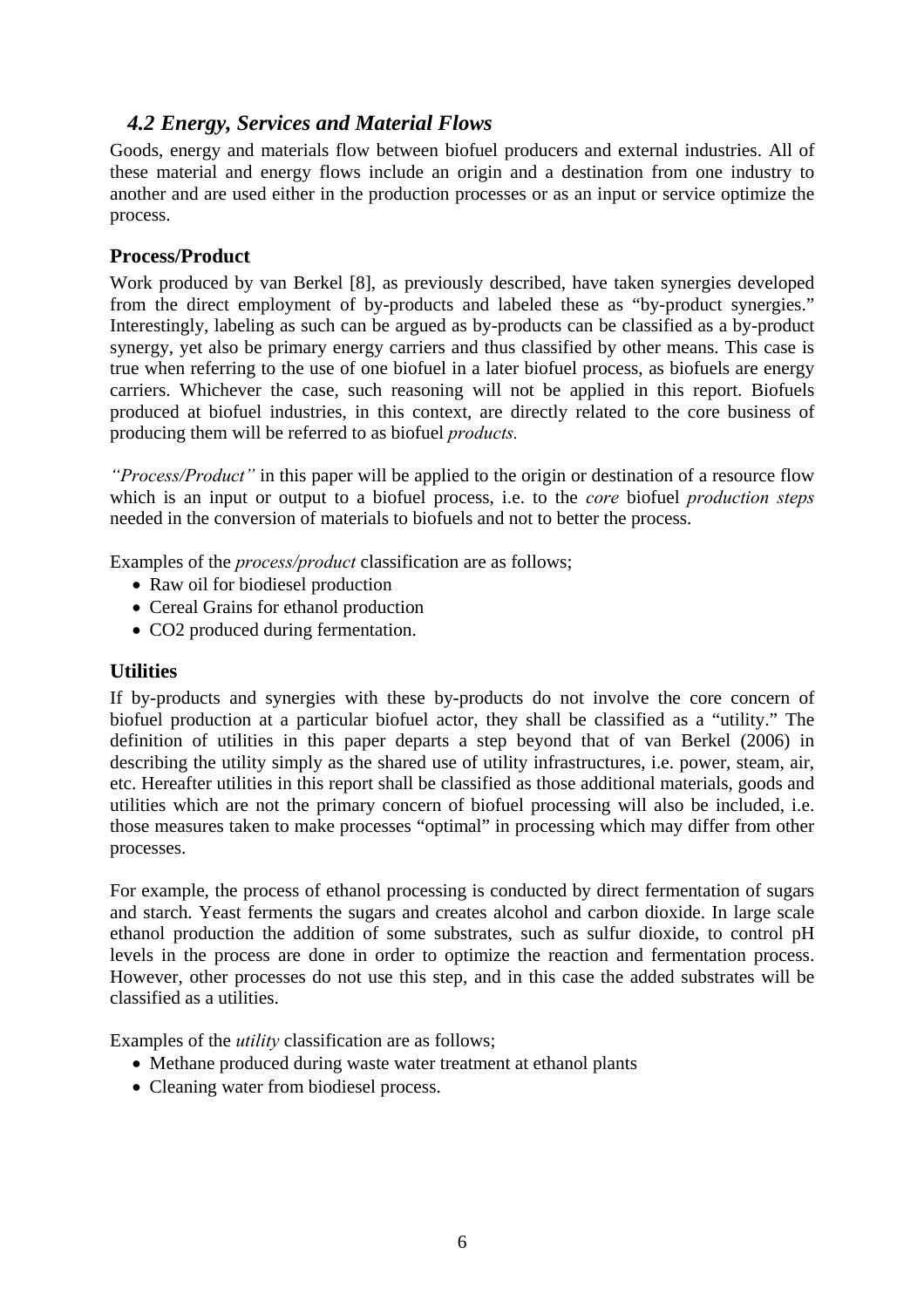### *4.3 The Classification Model*



**Figure 2: Classification Notation Model**  *Source: Author* 

Shown above, Figure 3 represents the aforementioned classification of industry collaboration and shows the outputs (which can also be subsequent inputs) for each. Furthermore, a letter notation is also shown to the side of the industry collaboration classification as well as a (P) or (U) below to portray the product/process, referred to here as simply the process as well as the utility flow respectively.

This letter notation, BB, BE and EB representing the interaction between biofuel and external industries respectively , will be attached to the relative industry collaboration, and combined with the resource input and output classifications in order to identify the type and flow of the synergy. The letter notations can be explained as follows;

- BB- An interaction between biofuel industries, i.e. a *Biofuel↔Biofuel Synergy*
- BE- An interaction between biofuel to external industries, i.e. a *Biofuel to External Synergy*
- EB- An interaction between external industries to biofuel industries, i.e. a *External to Biofuel Synergy.*

Subsequent letters attached to the type of interaction denote the product or utility flow. They are once again denoted with a P or U, for product or utility flow respectively. Notation can be explained as follows:

• PP- Originating as a *product/process* output from the first industry and destined as a *product/process* input in the subsequent industry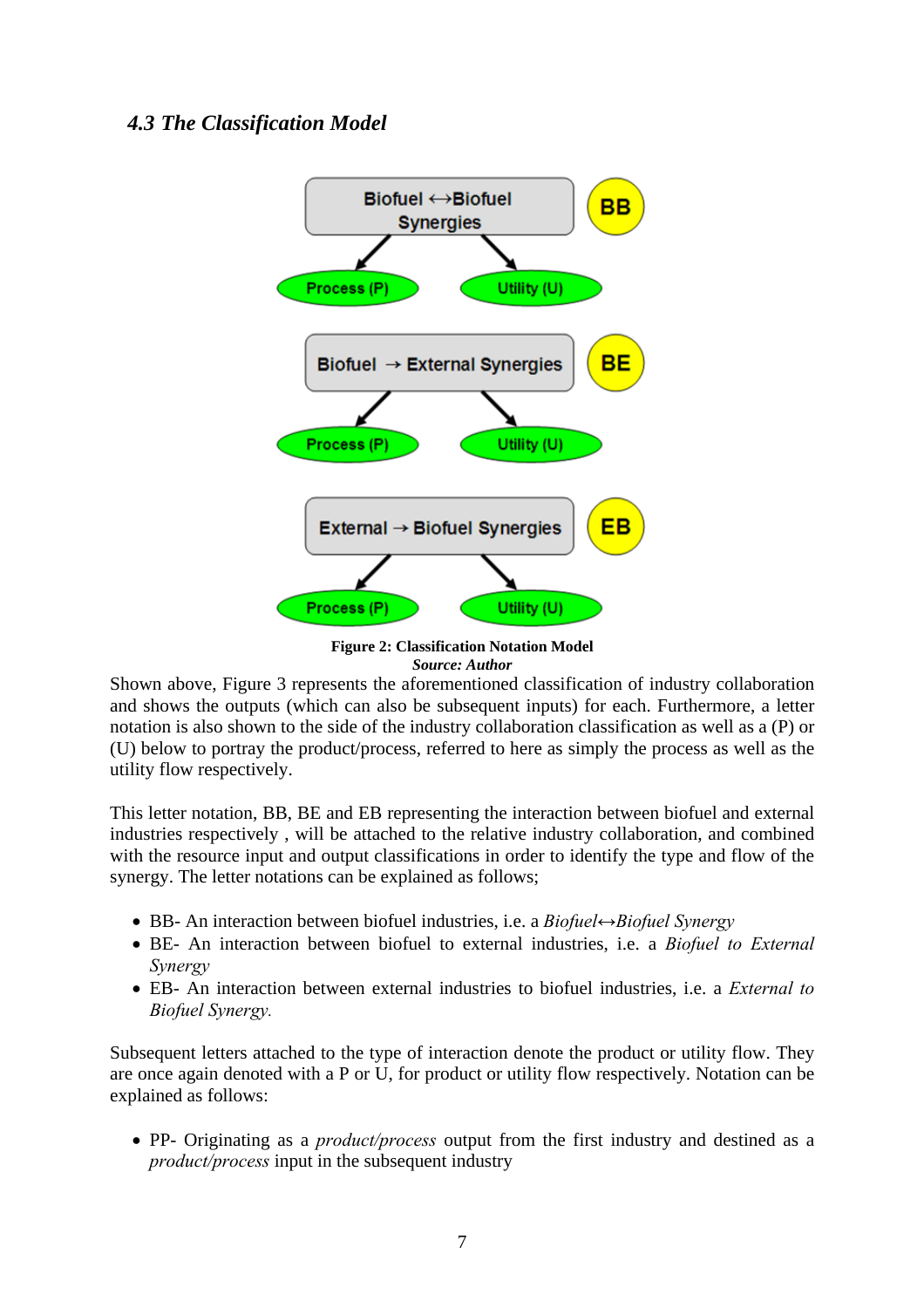- PU- Originating as a *product/process* from the first industry and destined as a *utility*  input in the subsequent industry
- UP- Originating as a *utility* from the first industry and destined as a *product/process* input in the subsequent industry
- UU- Originating as a *utility* from the first industry and destined as a *utility* input in the subsequent industry

Table 2 below represents several synergies classified with symbol notation. Subsequently, an example with a description of all symbol classification is given for a particular synergy to provide further details.

| <b>Synergies</b>                                                                                              | <b>Classification</b> | <b>Comments/Motivation</b>                                                                                                                                                                                        |
|---------------------------------------------------------------------------------------------------------------|-----------------------|-------------------------------------------------------------------------------------------------------------------------------------------------------------------------------------------------------------------|
| Glycerol from Biodiesel Production used in<br><b>Biogas Production</b>                                        | <b>BB-PP</b>          | Glycerol, a major by-product of<br>biodiesel production is used in many<br>anaerobic digestion processes as a<br>major source of carbon for methane<br>production.                                                |
| Exhaust from Ethanol Producer used to dry<br>Biogas digestate                                                 | <b>BB-UU</b>          | Exhaust from heating are considered a<br>utility. Thereafter, drying of biogas<br>digestate is done to optimize<br>transportation options and also seen as<br>a utility input.                                    |
| Ethanol Stillage used for Biogas Production                                                                   | <b>BB-PP</b>          | In the case of green gas production,<br>biogas is produced from biomass and<br>thus stillage is a the main input/raw<br>material                                                                                  |
| Waste water from Biodiesel or Ethanol<br>production used for Algae Production                                 | <b>BE-PU</b>          | Waste water is considered a utility and<br>used for external industry (Algae<br>production)                                                                                                                       |
| Glycerol from biodiesel production used<br>for healthcare and cosmetics industry                              | <b>BE-PP</b>          | Glycerol is used as an important raw<br>material in cosmetics                                                                                                                                                     |
| Ethanol stillage used to produce energy<br>pellets                                                            | <b>BE-PU</b>          | Ethanol stillage, a major by-product of<br>ethanol production is used as energy<br>pellets for subsequent industries. In this<br>case the energy pellets are used for<br>energy and thus classified as a utility. |
| Animal fats from slaughtering used for<br><b>Biodiesel Production</b>                                         | <b>EB-PP</b>          | Animal fats are by-products of the<br>slaughtering industry and the major<br>input for biodiesel product in the<br>current case                                                                                   |
| Algae harvested from Baltic Sea used for<br><b>Biogas Production</b>                                          | <b>EB-UP</b>          | Natural algae harvesting is not the<br>"main purpose" of the Baltic Sea, and<br>thus considered a utility as it is a<br>consequence of other factors which<br>have optimized algae growth.                        |
| Synthetic diesel production produces<br>alcohol as a by-product, this can be used<br>for biodiesel production | <b>EB-PP</b>          | Alcohol is produced during synthetic<br>diesel production as a by-product and<br>is necessary for transesterification<br>during biodiesel production.                                                             |

**Table 2: Synergies Classified with the model** [13]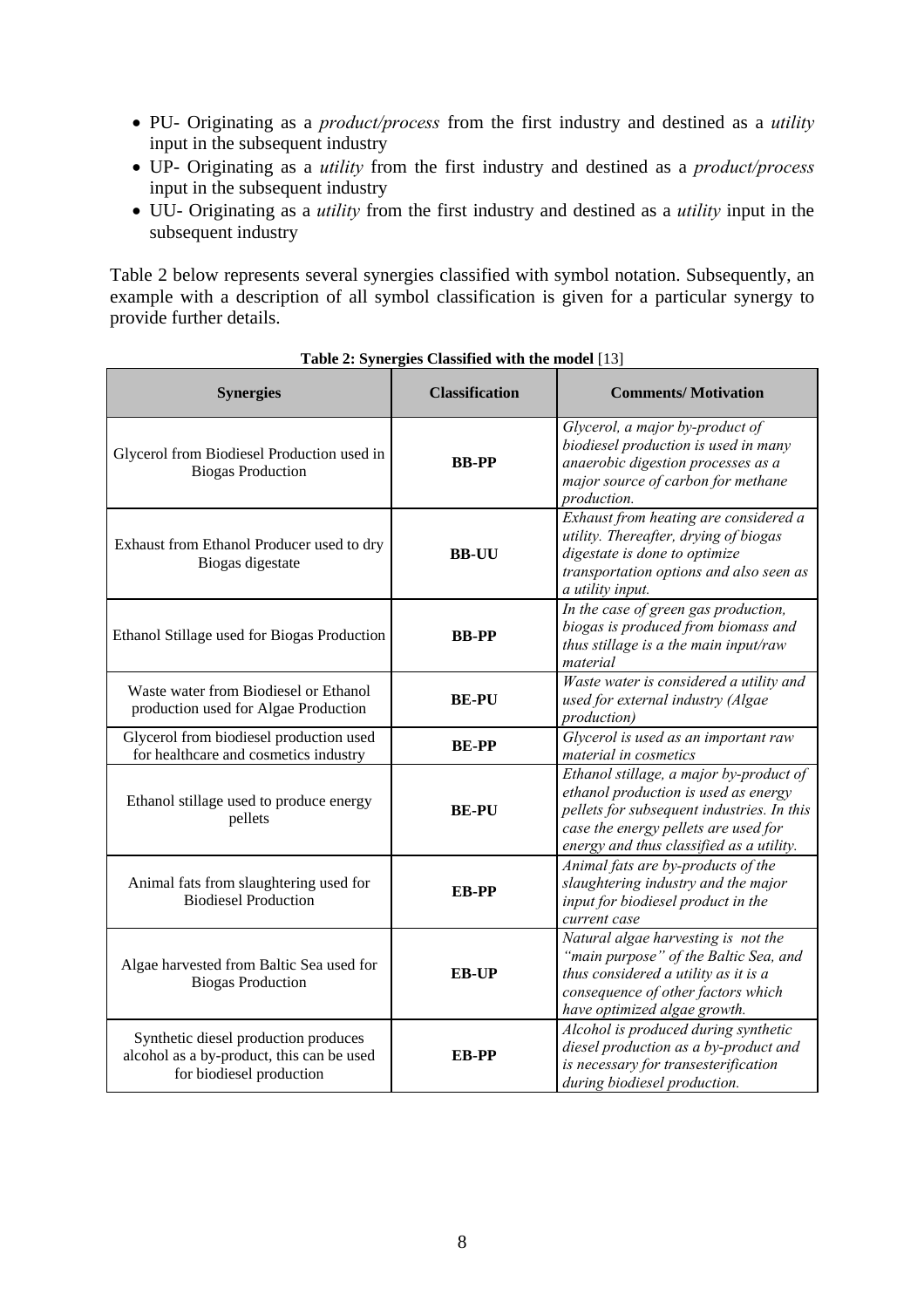#### *Example: Snack Food Waste Vegetable Oil as Feedstock for Biodiesel Production (EB-PP)*

Snack food companies must fry much of their products in vegetable oil, and thereafter this oil is recycled or even wasted. Waste vegetable oil from these snack food companies are usually of high quality due to strict standards on the oils and taste. This makes these oils, along with the shear magnitude of supplies, a natural synergy between biodiesel producers and therefore snack food companies.

This synergy can be labeled as coming from an external industry and being applied to a biofuel company, i.e. an *External*  $\rightarrow$  *Biofuel Synergy*, "**EB**." Oil, an important input to snack foods, is a by-product directly related to the snack food production. The origin of this byproduct is thus labeled as a product process, i.e. with a "**P**." As a final destination, the oil is used in biodiesel production as an important input, and thus also labeled as a "**P**." In summary the synergy can be classified as an "**EB-PP**" synergy.

# **5 CONCLUSIONS**

In the field of industrial symbiosis, there are many terms used to describe similar activities and exchanges. Again, much of the literature available provides beneficial detail on industrial symbiosis, though the aim is to describe the benefits from producing industrial symbiosis; where few describe further detail into the actual synergies involved. Several authors have however provided increasing classification into the details and characteristics of synergies which has thus provided the groundwork for this research and classification model.

This paper has been aimed at providing a classification method to describe further detail into the flows of materials, products and energy between industries, i.e. synergies, and may thus be affixed to other research works. By researching a "core industry" with regards to "external industries" the classification tool provides a method to organize and classify synergies within and outside well defined industries e.g. the forest industry, eco-industrial parks and other industries. Moreover, by applying terms such as product and utility, details into the exchanges and their flows are mapped. Nonetheless, several of these definitions may not be exactly mutually exclusive. This is especially true in when energy can be classified as a product or utility. It is thus up to the researcher to denote the specifics and context of the research and apply the classification method accordingly.

The classification method also provides grounds for subsequent research into the nature of the synergies and details they provide. It is anticipated that the method will provide detail to discover trends and conditions for implementation for synergies, e.g. if core industries view product to product related synergies easiest to implement or whether biofuel to external industry synergies are seen as difficult. Information regarding organization aspects of synergies are not provided in the tool, though it may also benefit work as such. Moreover, details of the synergies may provide information for further research into economic and environmental benefits which Chertow and Lombardi view as important for industrial symbiosis research [14].